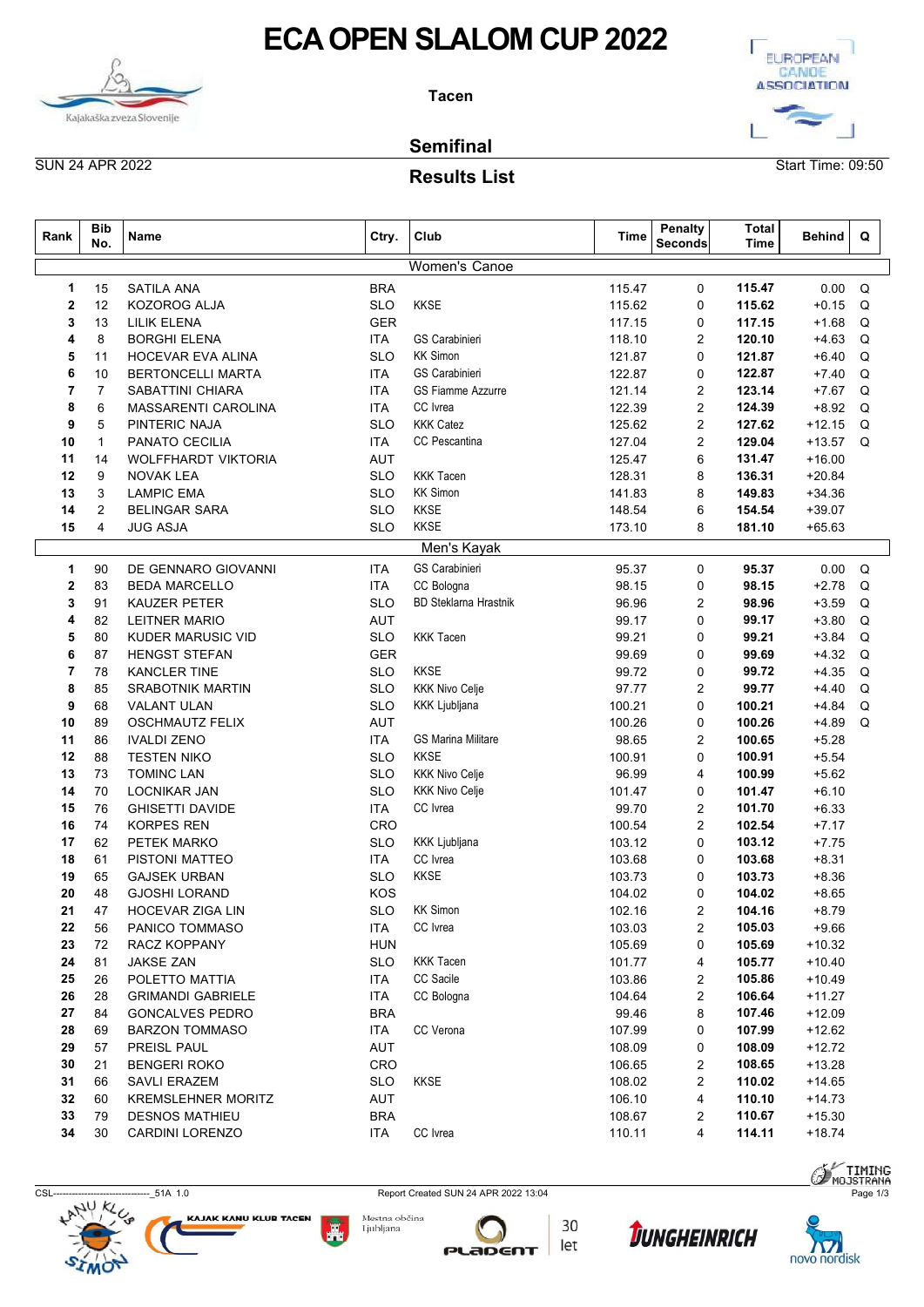



### Results List

|                        | <b>ECA OPEN SLALOM CUP 2022</b><br><b>Tacen</b><br>Kajakaška zveza Slovenije |                                                  |                                     |                                          |                   |                           |                      |                          |  |  |  |  |  |  |
|------------------------|------------------------------------------------------------------------------|--------------------------------------------------|-------------------------------------|------------------------------------------|-------------------|---------------------------|----------------------|--------------------------|--|--|--|--|--|--|
| <b>SUN 24 APR 2022</b> |                                                                              |                                                  |                                     | <b>Semifinal</b><br><b>Results List</b>  | Start Time: 09:50 |                           |                      |                          |  |  |  |  |  |  |
| Rank                   | Bib<br>No.                                                                   | Name                                             | Ctry.                               | Club                                     | <b>Time</b>       | <b>Penalty</b><br>Seconds | <b>Total</b><br>Time | <b>Behind</b><br>Q       |  |  |  |  |  |  |
| 35                     | 39                                                                           | <b>JEKLIN MARK</b>                               | <b>SLO</b>                          | <b>KKSE</b>                              | 114.07            | 2                         | 116.07               | $+20.70$                 |  |  |  |  |  |  |
| 36                     | 38                                                                           | PISTONI MICHELE GIUSEPPE                         | <b>ITA</b>                          | CC Ivrea                                 | 114.53            | 2                         | 116.53               | $+21.16$                 |  |  |  |  |  |  |
| 37                     | 75                                                                           | DE COSTER GABRIEL                                | <b>BEL</b>                          |                                          | 97.14             | 50                        | 147.14               | $+51.77$                 |  |  |  |  |  |  |
| 38<br>39               | 32<br>77                                                                     | <b>CUIGNON LUDOVICO</b><br><b>VIANELLO MARCO</b> | <b>ITA</b><br><b>ITA</b>            | CC Ivrea<br>GS Carabinieri               | 98.30<br>105.70   | 54<br>52                  | 152.30<br>157.70     | $+56.93$<br>$+62.33$     |  |  |  |  |  |  |
| 40                     | 63                                                                           | <b>BERNARD SIMONE</b>                            | <b>ITA</b>                          | CC Ivrea                                 | 109.77            | 156                       | 265.77               | $+170.40$                |  |  |  |  |  |  |
|                        |                                                                              |                                                  |                                     | Women's Kayak                            |                   |                           |                      |                          |  |  |  |  |  |  |
| 1.                     | 27                                                                           | <b>HORN STEFANIE</b>                             | <b>ITA</b>                          | <b>GS Marina Militare</b>                | 104.82            | 0                         | 104.82               | $0.00 \quad Q$           |  |  |  |  |  |  |
| 2                      | 24                                                                           | <b>LILIK ELENA</b>                               | GER                                 |                                          | 105.11            | 0                         | 105.11               | $+0.29$ Q                |  |  |  |  |  |  |
| 3                      | 30                                                                           | <b>FUNK RICARDA</b>                              | <b>GER</b>                          |                                          | 106.09            | 0                         | 106.09               | $+1.27$ Q                |  |  |  |  |  |  |
| 4                      | 28                                                                           | <b>TERCELJ EVA</b>                               | <b>SLO</b>                          | KKK Ljubljana                            | 109.60            | 0                         | 109.60               | $+4.78$ Q                |  |  |  |  |  |  |
| 5                      | 26                                                                           | <b>SATILA ANA</b>                                | <b>BRA</b>                          |                                          | 108.51            | 2                         | 110.51               | $+5.69$ Q                |  |  |  |  |  |  |
|                        | 23                                                                           | <b>FABER ANNA</b>                                | <b>GER</b>                          |                                          | 111.61            | 0                         | 111.61               | $+6.79$ Q                |  |  |  |  |  |  |
|                        | 20                                                                           | HOCEVAR EVA ALINA                                | <b>SLO</b>                          | <b>KK Simon</b>                          | 115.01            | $\Omega$                  | 115.01               | $+10.19$ Q               |  |  |  |  |  |  |
| 8                      | 21                                                                           | <b>BERTONCELLI MARTA</b>                         | ITA                                 | GS Carabinieri                           | 113.15            | 2                         | 115.15               | $+10.33$ Q               |  |  |  |  |  |  |
| 9<br>10                | 18<br>22                                                                     | SABATTINI CHIARA<br><b>NOVAK AJDA</b>            | <b>ITA</b><br><b>SLO</b>            | GS Fiamme Azzurre<br>KKK Ljubljana       | 116.43<br>116.68  | 0<br>0                    | 116.43<br>116.68     | $+11.61$ Q<br>$+11.86$ Q |  |  |  |  |  |  |
| 11                     | 25                                                                           | WOLFFHARDT VIKTORIA                              | AUT                                 |                                          | 114.90            | 2                         | 116.90               | $+12.08$                 |  |  |  |  |  |  |
| 12                     | 16                                                                           | HANKE FRANZISKA                                  | GER                                 |                                          | 115.19            | 2                         | 117.19               | $+12.37$                 |  |  |  |  |  |  |
| 13                     | 9                                                                            | <b>BOUZIDI CAROLE</b>                            | ALG                                 |                                          | 115.88            | 4                         | 119.88               | $+15.06$                 |  |  |  |  |  |  |
| 14                     | 10                                                                           | SPAGNOL AGATA                                    | <b>ITA</b>                          | CC Sacile                                | 122.45            | 0                         | 122.45               | $+17.63$                 |  |  |  |  |  |  |
| 15                     | 11                                                                           | <b>DOMAJNKO HELENA</b>                           | <b>SLO</b>                          | <b>KKK Ljubljana</b>                     | 120.48            | 2                         | 122.48               | $+17.66$                 |  |  |  |  |  |  |
| 16                     | 17                                                                           | MALAGUTI FRANCESCA                               | <b>ITA</b>                          | CS Aeronautica Militare                  | 123.43            | 0                         | 123.43               | $+18.61$                 |  |  |  |  |  |  |
| 17<br>18               | 13<br>8                                                                      | <b>BELINGAR SARA</b><br><b>SKOK ULA</b>          | <b>SLO</b><br><b>SLO</b>            | <b>KKSE</b><br><b>KKK Tacen</b>          | 121.27<br>125.88  | 4<br>0                    | 125.27<br>125.88     | $+20.45$<br>$+21.06$     |  |  |  |  |  |  |
| 19                     | 7                                                                            | PINTERIC NAJA                                    | <b>SLO</b>                          | <b>KKK Catez</b>                         | 124.77            | 2                         | 126.77               | $+21.95$                 |  |  |  |  |  |  |
| 20                     | 15                                                                           | <b>NOVAK LEA</b>                                 | <b>SLO</b>                          | <b>KKK Tacen</b>                         | 125.06            | 2                         | 127.06               | $+22.24$                 |  |  |  |  |  |  |
| 21                     | -1                                                                           | PIGNAT CATERINA                                  | <b>ITA</b>                          | CC Sacile                                | 127.06            | 6                         | 133.06               | $+28.24$                 |  |  |  |  |  |  |
| 22                     | $\overline{4}$                                                               | <b>GLOBOKAR SARA</b>                             | <b>SLO</b>                          | KKK Ljubljana                            | 136.76            | 2                         | 138.76               | $+33.94$                 |  |  |  |  |  |  |
| 23                     | 5                                                                            | <b>VELISCEK NEJA</b>                             | <b>SLO</b>                          | <b>KKSE</b>                              | 135.66            | 8                         | 143.66               | $+38.84$                 |  |  |  |  |  |  |
| 24                     | 3                                                                            | <b>HALEC MAKOVEC ZARA</b>                        | <b>SLO</b>                          | <b>KK Simon</b>                          | 136.01            | 10                        | 146.01               | $+41.19$                 |  |  |  |  |  |  |
| 25                     | 12                                                                           | SEPRENYI SARA TIMEA                              | <b>HUN</b>                          |                                          | 142.75            | 4                         | 146.75               | $+41.93$                 |  |  |  |  |  |  |
| 26                     | 6                                                                            | <b>LAMPIC EMA</b>                                | SLO                                 | <b>KK Simon</b>                          | 141.96            | 8                         | 149.96               | $+45.14$                 |  |  |  |  |  |  |
| 27<br>28               | 14<br>2                                                                      | <b>APEL EMILY</b><br><b>TURK ZARJA</b>           | <b>GER</b><br><b>SLO</b>            | <b>KKSE</b>                              | 121.03<br>165.21  | 52<br>54                  | 173.03<br>219.21     | $+68.21$<br>$+114.39$    |  |  |  |  |  |  |
|                        |                                                                              |                                                  |                                     |                                          |                   |                           |                      |                          |  |  |  |  |  |  |
|                        |                                                                              |                                                  |                                     | Men's Canoe                              |                   |                           |                      |                          |  |  |  |  |  |  |
| $\mathbf 1$            | 57                                                                           | SAVSEK BENJAMIN                                  | <b>SLO</b>                          | <b>KKK Tacen</b>                         | 100.28            | 0                         | 100.28               | $0.00 \quad Q$           |  |  |  |  |  |  |
| $\mathbf{2}$           | 54                                                                           | <b>BERCIC ANZE</b>                               | <b>SLO</b>                          | <b>KKK Tacen</b>                         | 103.72            | 0                         | 103.72               | $+3.44$ Q                |  |  |  |  |  |  |
| 3<br>4                 | 58<br>55                                                                     | <b>BOZIC LUKA</b><br><b>IVALDI RAFFAELLO</b>     | <b>SLO</b><br><b>ITA</b>            | <b>KKSE</b><br><b>GS Marina Militare</b> | 103.88<br>104.33  | 0<br>0                    | 103.88<br>104.33     | $+3.60$ Q<br>$+4.05$ Q   |  |  |  |  |  |  |
| 5                      | 50                                                                           | <b>CECCON PAOLO</b>                              | <b>ITA</b>                          | GS Carabinieri                           | 104.72            | 0                         | 104.72               | $+4.44$ Q                |  |  |  |  |  |  |
| 6                      | 52                                                                           | <b>MARINIC MATIJA</b>                            | CRO                                 |                                          | 103.53            | 2                         | 105.53               | $+5.25$ Q                |  |  |  |  |  |  |
| 7                      | 56                                                                           | COLAZINGARI ROBERTO                              | <b>ITA</b>                          | GS Carabinieri                           | 107.50            | 0                         | 107.50               | $+7.22$ Q                |  |  |  |  |  |  |
| 8                      | 48                                                                           | POLENCIC NEJC                                    | <b>SLO</b>                          | KKSE                                     | 106.15            | 2                         | 108.15               | +7.87 Q                  |  |  |  |  |  |  |
| 9                      | 38                                                                           | HOCEVAR ZIGA LIN                                 | <b>SLO</b>                          | <b>KK Simon</b>                          | 108.97            | 0                         | 108.97               | +8.69 Q                  |  |  |  |  |  |  |
| 10                     | 39                                                                           | SPAGNOL MARINO                                   | <b>ITA</b>                          | CC Sacile                                | 112.60            | 2                         | 114.60               | $+14.32$ Q               |  |  |  |  |  |  |
| 11                     | 41                                                                           | <b>GALE MARTIN</b>                               | <b>SLO</b>                          | <b>KK Simon</b>                          | 112.38            | 4                         | 116.38               | $+16.10$                 |  |  |  |  |  |  |
| 12                     | 36                                                                           | <b>MAIUTTO ELIO</b>                              | <b>ITA</b>                          | CC Ivrea                                 | 114.88            | 6                         | 120.88               | $+20.60$                 |  |  |  |  |  |  |
| 13                     | 46                                                                           | <b>JAVORNIK JUS</b>                              | <b>SLO</b>                          | <b>KK Simon</b>                          | 111.30            | 10                        | 121.30               | $+21.02$                 |  |  |  |  |  |  |
| 14                     | 34                                                                           | <b>TROJANSEK MATEJ</b>                           | <b>SLO</b>                          | <b>KKK Tacen</b>                         | 119.52            | 2                         | 121.52               | $+21.24$                 |  |  |  |  |  |  |
| 15                     | 37                                                                           | <b>JEKLIN ANDREJ</b>                             | <b>SLO</b>                          | <b>KKSE</b>                              | 119.65            | $\overline{2}$            | 121.65               | $+21.37$                 |  |  |  |  |  |  |
|                        |                                                                              |                                                  |                                     |                                          |                   |                           |                      | <b>SA TIMING</b>         |  |  |  |  |  |  |
| <b>CSL---</b>          |                                                                              | -------- 51A 1.0                                 |                                     | Report Created SUN 24 APR 2022 13:04     |                   |                           |                      | Page 2/3                 |  |  |  |  |  |  |
|                        | <b>HANY KLUB</b>                                                             |                                                  | Mestna občina                       |                                          |                   |                           |                      | $\mathbf{O}$             |  |  |  |  |  |  |
|                        |                                                                              | <b>KAJAK KANU KLUB TACEN</b>                     | <b>Alian Andrew Andre</b> Ljubljana | $\bigcap$ 30                             |                   | Turnermunicu              |                      |                          |  |  |  |  |  |  |









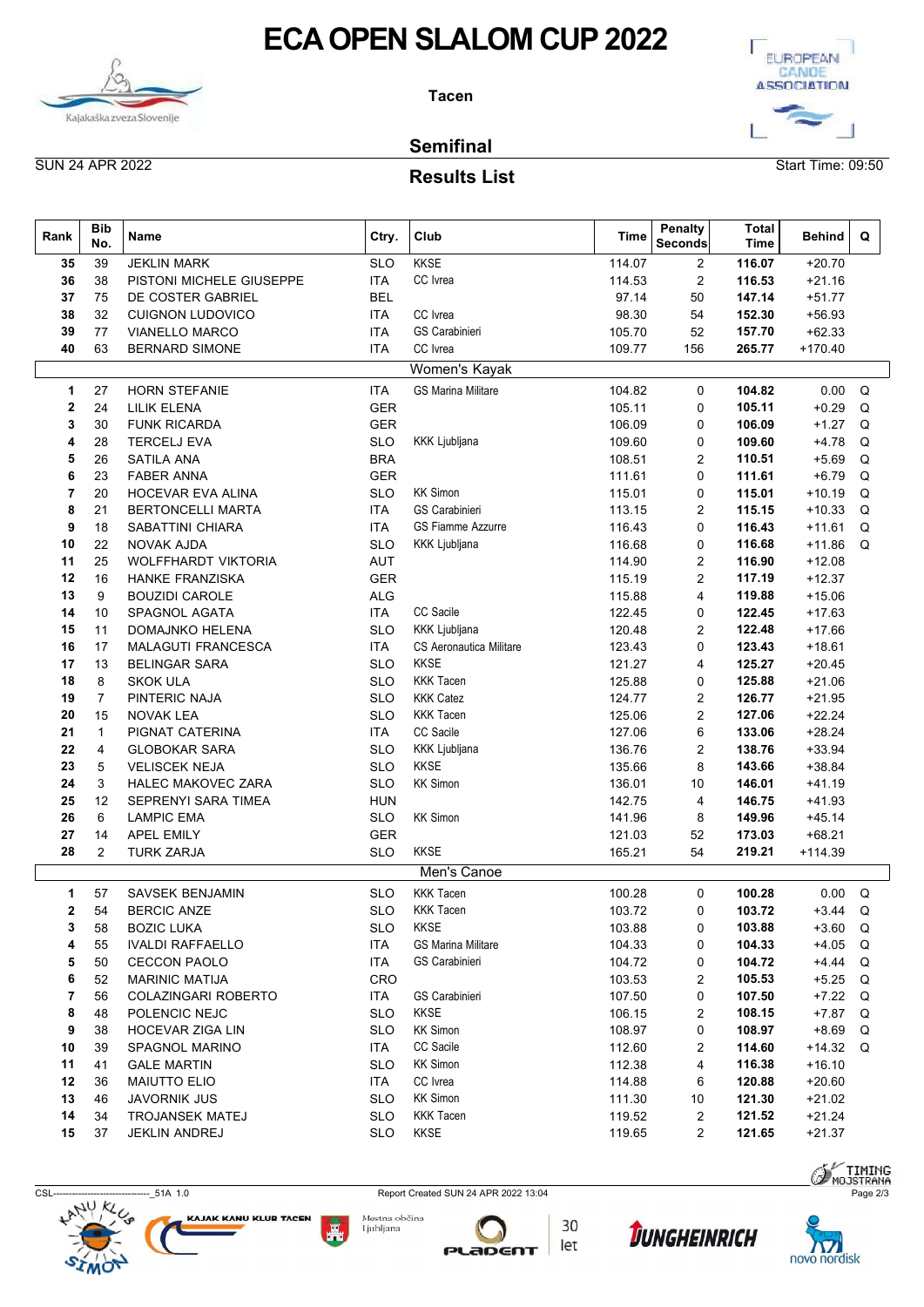



### Semifinal

### Results List

|                        |                                           |                                                                                                     |                            | <b>ECA OPEN SLALOM CUP 2022</b>                          |                  |                     |                             | <b>EUROPEAN</b>             |
|------------------------|-------------------------------------------|-----------------------------------------------------------------------------------------------------|----------------------------|----------------------------------------------------------|------------------|---------------------|-----------------------------|-----------------------------|
|                        |                                           |                                                                                                     |                            | <b>Tacen</b>                                             |                  |                     |                             | CANDE<br><b>ASSOCIATION</b> |
|                        |                                           | Kajakaška zveza Slovenije                                                                           |                            | <b>Semifinal</b>                                         |                  |                     |                             |                             |
| <b>SUN 24 APR 2022</b> |                                           |                                                                                                     |                            | <b>Results List</b>                                      |                  |                     |                             | Start Time: 09:50           |
| Rank                   | <b>Bib</b><br>No.                         | Name                                                                                                | Ctry.                      | Club                                                     | <b>Time</b>      | Penalty<br>Seconds  | <b>Total</b><br><b>Time</b> | Behind<br>$\mathbf Q$       |
| 16                     | 44                                        | <b>MENGOLI NICOLA</b>                                                                               | <b>ITA</b>                 | CC Bologna                                               | 118.13           | 14                  | 132.13                      | $+31.85$                    |
| 17<br>18               | 40<br>35                                  | <b>SENK TIT</b><br><b>LICEN MATIC</b>                                                               | <b>SLO</b><br><b>SLO</b>   | <b>KKK Tacen</b><br><b>KKSE</b>                          | 134.99<br>132.82 | $\overline{2}$<br>6 | 136.99<br>138.82            | $+36.71$<br>$+38.54$        |
| 19                     | 43                                        | <b>GHISETTI DAVIDE</b>                                                                              | <b>ITA</b>                 | CC Ivrea                                                 | 135.72           | 6                   | 141.72                      | $+41.44$                    |
| 20                     | 53                                        | LENARCIC JURE                                                                                       | <b>SLO</b>                 | <b>KKK Tacen</b>                                         | 105.57           | 50                  | 155.57                      | $+55.29$                    |
| 21                     | 47                                        | SARRAMEA LUC                                                                                        | <b>FRA</b>                 |                                                          | 104.01           | 54                  | 158.01                      | $+57.73$                    |
| 22                     | 51                                        | MICOZZI FLAVIO                                                                                      | <b>ITA</b>                 | <b>GS Marina Militare</b>                                | 108.71           | 56                  | 164.71                      | $+64.43$                    |
| 23<br>24               | 45<br>33                                  | <b>BARZON MARTINO</b>                                                                               | <b>ITA</b><br><b>SLO</b>   | CC Verona<br><b>KKSE</b>                                 | 114.61<br>121.11 | 52<br>50            | 166.61<br>171.11            | $+66.33$                    |
| 25                     | 49                                        | <b>KRIZAJ ADAM</b><br><b>VIDMAR KLEMEN</b>                                                          | <b>SLO</b>                 | <b>KKK Tacen</b>                                         | 118.68           | 54                  | 172.68                      | $+70.83$<br>$+72.40$        |
| 26                     | 31                                        | MARCHEGIANO SIMONE                                                                                  | <b>ITA</b>                 | CC Ivrea                                                 | 130.54           | 104                 | 234.54                      | $+134.26$                   |
|                        |                                           |                                                                                                     |                            |                                                          |                  | Chief Judge         |                             |                             |
|                        |                                           |                                                                                                     |                            |                                                          |                  |                     |                             |                             |
|                        |                                           |                                                                                                     |                            |                                                          |                  |                     |                             |                             |
| Touched                | $\begin{array}{c c}\n1 \\ 1\n\end{array}$ | $\begin{array}{ c c c c c }\n\hline\n2 & 3 & 4 \\ \hline\n2 & 3 & 1\n\end{array}$<br>$\overline{4}$ |                            |                                                          |                  |                     |                             |                             |
| Missed                 | $\sim$                                    | $\sim$<br>$\sim$<br>$\sim$<br>$\sim$<br>$\sim$<br>$\sim$<br>$\sim$                                  | $\sim$<br>$\sim$<br>$\sim$ | $\sim$<br>$\sim$<br>$\sim$<br>$\sim$<br>$\sim$<br>$\sim$ |                  |                     |                             |                             |

|        |                          | -      | $\sim$                   |                          | ∽                        | G                        |                          |                | a                        | 10<br>U                  | $\overline{A}$ | $\overline{A}$<br>. .    | $\sqrt{2}$<br>ں ،        | 14                       | 15 | 16     | $\lambda$ $-$            | 18                       | 19                       | 20             | $\mathbf{a}$<br><u>_</u> | 22 |
|--------|--------------------------|--------|--------------------------|--------------------------|--------------------------|--------------------------|--------------------------|----------------|--------------------------|--------------------------|----------------|--------------------------|--------------------------|--------------------------|----|--------|--------------------------|--------------------------|--------------------------|----------------|--------------------------|----|
| ouched |                          | ∽<br>- | $\overline{\phantom{0}}$ |                          | $\sim$<br>-<br>—         | $\overline{\phantom{a}}$ |                          |                | $\sim$                   | $\overline{\phantom{0}}$ |                | $\overline{\phantom{0}}$ | $\overline{\phantom{0}}$ | $\overline{\phantom{0}}$ | -  | Ð<br>- | $\overline{\phantom{0}}$ | $\overline{\phantom{0}}$ | $\overline{\phantom{0}}$ | ⌒<br>-         |                          |    |
| Missec | $\overline{\phantom{0}}$ | -      | $\overline{\phantom{0}}$ | $\overline{\phantom{0}}$ | $\overline{\phantom{0}}$ | $\sim$                   | $\overline{\phantom{a}}$ | $\blacksquare$ | $\overline{\phantom{0}}$ | $\overline{\phantom{0}}$ | -              | $\overline{\phantom{0}}$ | $\overline{\phantom{0}}$ | $\overline{\phantom{0}}$ | -  |        | $\overline{\phantom{0}}$ | $\overline{\phantom{0}}$ | $\overline{\phantom{0}}$ | $\blacksquare$ | $\overline{\phantom{0}}$ | -  |



KAJAK KANU KLUB TACEN

Ã







**SA TIMING**<br>I MOJSTRANA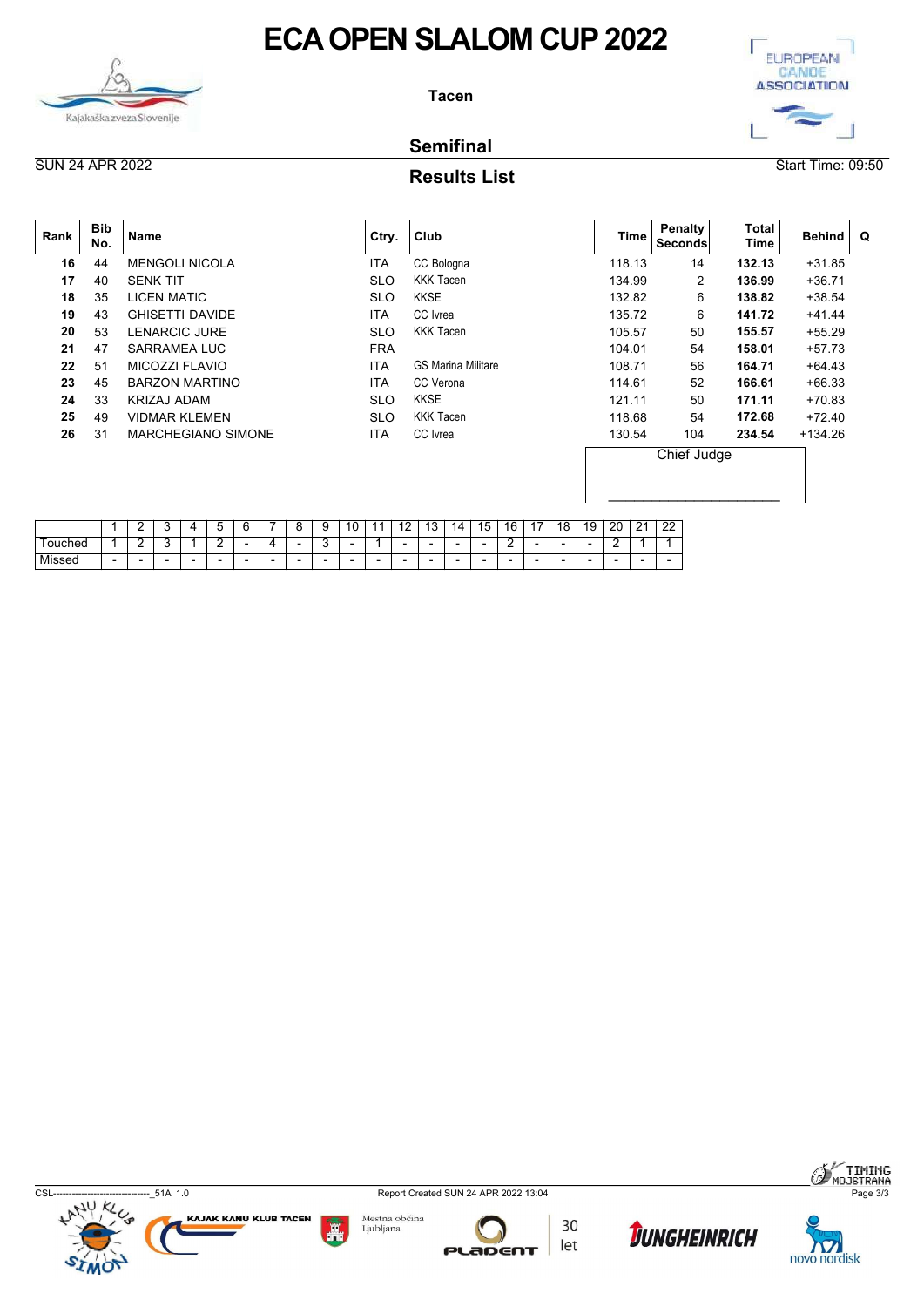



### Results List

| <b>SUN 24 APR 2022</b><br>Start Time: 13:30<br><b>Results List</b><br><b>Bib</b><br><b>Penalty</b><br><b>Total</b><br>Rank<br>Club<br>Ctry.<br>Time<br><b>Behind</b><br>Q<br>Name<br>No.<br><b>Seconds</b><br>Time<br>Women's Canoe<br><b>SATILA ANA</b><br><b>BRA</b><br>111.63<br>113.63<br>0.00<br>15<br>2<br><b>GER</b><br><b>LILIK ELENA</b><br>115.64<br>117.64<br>$+4.01$<br>13<br>2<br>2<br><b>KK Simon</b><br>HOCEVAR EVA ALINA<br><b>SLO</b><br>117.69<br>2<br>119.69<br>$+6.06$<br>11<br>3<br><b>SABATTINI CHIARA</b><br><b>GS Fiamme Azzurre</b><br>120.13<br>$+6.50$<br>$\overline{7}$<br><b>ITA</b><br>$\Omega$<br>120.13<br><b>BORGHI ELENA</b><br><b>GS Carabinieri</b><br>119.07<br>123.07<br>$+9.44$<br>5<br>8<br><b>ITA</b><br>4<br><b>KKSE</b><br>KOZOROG ALJA<br><b>SLO</b><br>121.35<br>$+9.72$<br>12<br>2<br>123.35<br>6<br><b>BERTONCELLI MARTA</b><br><b>GS Carabinieri</b><br>10<br><b>ITA</b><br>123.37<br>127.37<br>$+13.74$<br>7<br>4<br>CC Ivrea<br>8<br>6<br>MASSARENTI CAROLINA<br>124.58<br>132.58<br>$+18.95$<br><b>ITA</b><br>8<br><b>KKK Catez</b><br>5<br>PINTERIC NAJA<br>9<br><b>SLO</b><br>139.45<br>6<br>145.45<br>$+31.82$<br>CC Pescantina<br>52<br>172.57<br>$+58.94$<br>10<br>$\overline{\mathbf{1}}$<br>PANATO CECILIA<br><b>ITA</b><br>120.57<br>Men's Kayak<br>DE GENNARO GIOVANNI<br><b>ITA</b><br><b>GS Carabinieri</b><br>0.00<br>90<br>94.81<br>94.81<br>0<br>KAUZER PETER<br><b>SLO</b><br><b>BD Steklarna Hrastnik</b><br>94.05<br>96.05<br>$+1.24$<br>2<br>91<br>2<br>3<br>97.61<br><b>LEITNER MARIO</b><br><b>AUT</b><br>$\Omega$<br>82<br>97.61<br>$+2.80$<br><b>KKK Nivo Celje</b><br>SRABOTNIK MARTIN<br>SLO<br>97.79<br>97.79<br>$+2.98$<br>85<br>0<br>4<br><b>AUT</b><br>98.87<br>$+4.06$<br>5<br>89<br><b>OSCHMAUTZ FELIX</b><br>96.87<br>$\overline{2}$<br>CC Bologna<br>99.19<br><b>BEDA MARCELLO</b><br><b>ITA</b><br>97.19<br>$\overline{2}$<br>$+4.38$<br>6<br>83<br><b>KKK Tacen</b><br><b>SLO</b><br>97.45<br>$\overline{2}$<br>$+4.64$<br>7<br>80<br>KUDER MARUSIC VID<br>99.45<br>KKSE<br><b>SLO</b><br>99.58<br>$+4.77$<br>8<br>78<br>KANCLER TINE<br>99.58<br>0<br>87<br>GER<br>6<br>109.08<br>9<br>HENGST STEFAN<br>103.08<br>$+14.27$<br>68<br>VALANT ULAN<br>SLO<br>KKK Ljubljana<br>103.56<br>58<br>161.56<br>$+66.75$<br>10<br><b>Women's Kayak</b><br>KKK Ljubljana<br>0.00<br><b>TERCELJ EVA</b><br><b>SLO</b><br>103.96<br>$\mathbf 0$<br>103.96<br>$\mathbf{1}$<br>28<br><b>GS Marina Militare</b><br>$+5.28$<br>$\mathbf{2}$<br>27<br>HORN STEFANIE<br><b>ITA</b><br>109.24<br>$\mathbf 0$<br>109.24<br>GER<br>107.39<br>109.39<br>$+5.43$<br>3<br>24<br><b>LILIK ELENA</b><br>$\overline{\mathbf{c}}$<br><b>GER</b><br><b>FUNK RICARDA</b><br>106.20<br>110.20<br>$+6.24$<br>30<br>4<br>4<br>SLO<br><b>KK Simon</b><br>HOCEVAR EVA ALINA<br>109.12<br>$\overline{2}$<br>111.12<br>$+7.16$<br>5<br>20<br><b>GER</b><br>112.87<br>6<br><b>FABER ANNA</b><br>110.87<br>$+8.91$<br>23<br>$\overline{2}$<br>SATILA ANA<br><b>BRA</b><br>112.00<br>114.00<br>$+10.04$<br>7<br>26<br>2<br>18<br>GS Fiamme Azzurre<br>115.32<br>8<br>SABATTINI CHIARA<br>ITA<br>111.32<br>4<br>$+11.36$<br><b>KKK Ljubljana</b><br>22<br>NOVAK AJDA<br><b>SLO</b><br>109.57<br>8<br>117.57<br>$+13.61$<br>9<br>GS Carabinieri<br>21<br>BERTONCELLI MARTA<br><b>ITA</b><br>117.11<br>$\overline{2}$<br>119.11<br>10<br>$+15.15$<br>Men's Canoe<br>CRO<br><b>MARINIC MATIJA</b><br>103.02<br>103.02<br>0.00<br>52<br>0<br>$\mathbf 1$<br>103.92<br>$+0.90$<br>50<br><b>CECCON PAOLO</b><br><b>ITA</b><br>GS Carabinieri<br>0<br>103.92<br>$\mathbf{2}$<br>KKSE<br><b>BOZIC LUKA</b><br><b>SLO</b><br>103.17<br>105.17<br>$+2.15$<br>3<br>58<br>$\overline{2}$<br><b>GS Marina Militare</b><br><b>IVALDI RAFFAELLO</b><br><b>ITA</b><br>106.80<br>$\mathbf 0$<br>106.80<br>$+3.78$<br>55<br>4<br><b>KKK Tacen</b><br><b>BERCIC ANZE</b><br>106.86<br>$+3.84$<br>5<br>54<br><b>SLO</b><br>104.86<br>$\overline{2}$<br><b>KKK Tacen</b><br>107.25<br>6<br>SAVSEK BENJAMIN<br><b>SLO</b><br>103.25<br>$+4.23$<br>57<br>4<br>GS Carabinieri<br>COLAZINGARI ROBERTO<br>107.90<br>109.90<br>$+6.88$<br>7<br>56<br>ITA<br>$\overline{2}$<br>CC Sacile<br>$+9.88$<br>8<br>39<br>SPAGNOL MARINO<br><b>ITA</b><br>108.90<br>4<br>112.90<br><b>KK Simon</b><br>159.14<br>9<br>38<br>HOCEVAR ZIGA LIN<br><b>SLO</b><br>103.14<br>56<br>$+56.12$<br>KKSE<br>54<br>POLENCIC NEJC<br><b>SLO</b><br>108.26<br>162.26<br>10<br>48<br>$+59.24$<br>Chief Judge |  | Kajakaška zveza Slovenije | <b>ECA OPEN SLALOM CUP 2022</b><br><b>Tacen</b><br><b>Final</b> | EUROPEAN<br>CANOE<br><b>ASSOCIATION</b> |  |  |  |  |  |  |  |  |  |
|------------------------------------------------------------------------------------------------------------------------------------------------------------------------------------------------------------------------------------------------------------------------------------------------------------------------------------------------------------------------------------------------------------------------------------------------------------------------------------------------------------------------------------------------------------------------------------------------------------------------------------------------------------------------------------------------------------------------------------------------------------------------------------------------------------------------------------------------------------------------------------------------------------------------------------------------------------------------------------------------------------------------------------------------------------------------------------------------------------------------------------------------------------------------------------------------------------------------------------------------------------------------------------------------------------------------------------------------------------------------------------------------------------------------------------------------------------------------------------------------------------------------------------------------------------------------------------------------------------------------------------------------------------------------------------------------------------------------------------------------------------------------------------------------------------------------------------------------------------------------------------------------------------------------------------------------------------------------------------------------------------------------------------------------------------------------------------------------------------------------------------------------------------------------------------------------------------------------------------------------------------------------------------------------------------------------------------------------------------------------------------------------------------------------------------------------------------------------------------------------------------------------------------------------------------------------------------------------------------------------------------------------------------------------------------------------------------------------------------------------------------------------------------------------------------------------------------------------------------------------------------------------------------------------------------------------------------------------------------------------------------------------------------------------------------------------------------------------------------------------------------------------------------------------------------------------------------------------------------------------------------------------------------------------------------------------------------------------------------------------------------------------------------------------------------------------------------------------------------------------------------------------------------------------------------------------------------------------------------------------------------------------------------------------------------------------------------------------------------------------------------------------------------------------------------------------------------------------------------------------------------------------------------------------------------------------------------------------------------------------------------------------------------------------------------------------------------------------------------------------------------------------------------------------------------------------------------------------------------------------------------------------------------------------------------------------------------------------------------------------------------------------------------------------------------------------------------------------------------------------------|--|---------------------------|-----------------------------------------------------------------|-----------------------------------------|--|--|--|--|--|--|--|--|--|
|                                                                                                                                                                                                                                                                                                                                                                                                                                                                                                                                                                                                                                                                                                                                                                                                                                                                                                                                                                                                                                                                                                                                                                                                                                                                                                                                                                                                                                                                                                                                                                                                                                                                                                                                                                                                                                                                                                                                                                                                                                                                                                                                                                                                                                                                                                                                                                                                                                                                                                                                                                                                                                                                                                                                                                                                                                                                                                                                                                                                                                                                                                                                                                                                                                                                                                                                                                                                                                                                                                                                                                                                                                                                                                                                                                                                                                                                                                                                                                                                                                                                                                                                                                                                                                                                                                                                                                                                                                                                                                      |  |                           |                                                                 |                                         |  |  |  |  |  |  |  |  |  |
|                                                                                                                                                                                                                                                                                                                                                                                                                                                                                                                                                                                                                                                                                                                                                                                                                                                                                                                                                                                                                                                                                                                                                                                                                                                                                                                                                                                                                                                                                                                                                                                                                                                                                                                                                                                                                                                                                                                                                                                                                                                                                                                                                                                                                                                                                                                                                                                                                                                                                                                                                                                                                                                                                                                                                                                                                                                                                                                                                                                                                                                                                                                                                                                                                                                                                                                                                                                                                                                                                                                                                                                                                                                                                                                                                                                                                                                                                                                                                                                                                                                                                                                                                                                                                                                                                                                                                                                                                                                                                                      |  |                           |                                                                 |                                         |  |  |  |  |  |  |  |  |  |
|                                                                                                                                                                                                                                                                                                                                                                                                                                                                                                                                                                                                                                                                                                                                                                                                                                                                                                                                                                                                                                                                                                                                                                                                                                                                                                                                                                                                                                                                                                                                                                                                                                                                                                                                                                                                                                                                                                                                                                                                                                                                                                                                                                                                                                                                                                                                                                                                                                                                                                                                                                                                                                                                                                                                                                                                                                                                                                                                                                                                                                                                                                                                                                                                                                                                                                                                                                                                                                                                                                                                                                                                                                                                                                                                                                                                                                                                                                                                                                                                                                                                                                                                                                                                                                                                                                                                                                                                                                                                                                      |  |                           |                                                                 |                                         |  |  |  |  |  |  |  |  |  |
|                                                                                                                                                                                                                                                                                                                                                                                                                                                                                                                                                                                                                                                                                                                                                                                                                                                                                                                                                                                                                                                                                                                                                                                                                                                                                                                                                                                                                                                                                                                                                                                                                                                                                                                                                                                                                                                                                                                                                                                                                                                                                                                                                                                                                                                                                                                                                                                                                                                                                                                                                                                                                                                                                                                                                                                                                                                                                                                                                                                                                                                                                                                                                                                                                                                                                                                                                                                                                                                                                                                                                                                                                                                                                                                                                                                                                                                                                                                                                                                                                                                                                                                                                                                                                                                                                                                                                                                                                                                                                                      |  |                           |                                                                 |                                         |  |  |  |  |  |  |  |  |  |
|                                                                                                                                                                                                                                                                                                                                                                                                                                                                                                                                                                                                                                                                                                                                                                                                                                                                                                                                                                                                                                                                                                                                                                                                                                                                                                                                                                                                                                                                                                                                                                                                                                                                                                                                                                                                                                                                                                                                                                                                                                                                                                                                                                                                                                                                                                                                                                                                                                                                                                                                                                                                                                                                                                                                                                                                                                                                                                                                                                                                                                                                                                                                                                                                                                                                                                                                                                                                                                                                                                                                                                                                                                                                                                                                                                                                                                                                                                                                                                                                                                                                                                                                                                                                                                                                                                                                                                                                                                                                                                      |  |                           |                                                                 |                                         |  |  |  |  |  |  |  |  |  |
|                                                                                                                                                                                                                                                                                                                                                                                                                                                                                                                                                                                                                                                                                                                                                                                                                                                                                                                                                                                                                                                                                                                                                                                                                                                                                                                                                                                                                                                                                                                                                                                                                                                                                                                                                                                                                                                                                                                                                                                                                                                                                                                                                                                                                                                                                                                                                                                                                                                                                                                                                                                                                                                                                                                                                                                                                                                                                                                                                                                                                                                                                                                                                                                                                                                                                                                                                                                                                                                                                                                                                                                                                                                                                                                                                                                                                                                                                                                                                                                                                                                                                                                                                                                                                                                                                                                                                                                                                                                                                                      |  |                           |                                                                 |                                         |  |  |  |  |  |  |  |  |  |
|                                                                                                                                                                                                                                                                                                                                                                                                                                                                                                                                                                                                                                                                                                                                                                                                                                                                                                                                                                                                                                                                                                                                                                                                                                                                                                                                                                                                                                                                                                                                                                                                                                                                                                                                                                                                                                                                                                                                                                                                                                                                                                                                                                                                                                                                                                                                                                                                                                                                                                                                                                                                                                                                                                                                                                                                                                                                                                                                                                                                                                                                                                                                                                                                                                                                                                                                                                                                                                                                                                                                                                                                                                                                                                                                                                                                                                                                                                                                                                                                                                                                                                                                                                                                                                                                                                                                                                                                                                                                                                      |  |                           |                                                                 |                                         |  |  |  |  |  |  |  |  |  |
|                                                                                                                                                                                                                                                                                                                                                                                                                                                                                                                                                                                                                                                                                                                                                                                                                                                                                                                                                                                                                                                                                                                                                                                                                                                                                                                                                                                                                                                                                                                                                                                                                                                                                                                                                                                                                                                                                                                                                                                                                                                                                                                                                                                                                                                                                                                                                                                                                                                                                                                                                                                                                                                                                                                                                                                                                                                                                                                                                                                                                                                                                                                                                                                                                                                                                                                                                                                                                                                                                                                                                                                                                                                                                                                                                                                                                                                                                                                                                                                                                                                                                                                                                                                                                                                                                                                                                                                                                                                                                                      |  |                           |                                                                 |                                         |  |  |  |  |  |  |  |  |  |
|                                                                                                                                                                                                                                                                                                                                                                                                                                                                                                                                                                                                                                                                                                                                                                                                                                                                                                                                                                                                                                                                                                                                                                                                                                                                                                                                                                                                                                                                                                                                                                                                                                                                                                                                                                                                                                                                                                                                                                                                                                                                                                                                                                                                                                                                                                                                                                                                                                                                                                                                                                                                                                                                                                                                                                                                                                                                                                                                                                                                                                                                                                                                                                                                                                                                                                                                                                                                                                                                                                                                                                                                                                                                                                                                                                                                                                                                                                                                                                                                                                                                                                                                                                                                                                                                                                                                                                                                                                                                                                      |  |                           |                                                                 |                                         |  |  |  |  |  |  |  |  |  |
|                                                                                                                                                                                                                                                                                                                                                                                                                                                                                                                                                                                                                                                                                                                                                                                                                                                                                                                                                                                                                                                                                                                                                                                                                                                                                                                                                                                                                                                                                                                                                                                                                                                                                                                                                                                                                                                                                                                                                                                                                                                                                                                                                                                                                                                                                                                                                                                                                                                                                                                                                                                                                                                                                                                                                                                                                                                                                                                                                                                                                                                                                                                                                                                                                                                                                                                                                                                                                                                                                                                                                                                                                                                                                                                                                                                                                                                                                                                                                                                                                                                                                                                                                                                                                                                                                                                                                                                                                                                                                                      |  |                           |                                                                 |                                         |  |  |  |  |  |  |  |  |  |
|                                                                                                                                                                                                                                                                                                                                                                                                                                                                                                                                                                                                                                                                                                                                                                                                                                                                                                                                                                                                                                                                                                                                                                                                                                                                                                                                                                                                                                                                                                                                                                                                                                                                                                                                                                                                                                                                                                                                                                                                                                                                                                                                                                                                                                                                                                                                                                                                                                                                                                                                                                                                                                                                                                                                                                                                                                                                                                                                                                                                                                                                                                                                                                                                                                                                                                                                                                                                                                                                                                                                                                                                                                                                                                                                                                                                                                                                                                                                                                                                                                                                                                                                                                                                                                                                                                                                                                                                                                                                                                      |  |                           |                                                                 |                                         |  |  |  |  |  |  |  |  |  |
|                                                                                                                                                                                                                                                                                                                                                                                                                                                                                                                                                                                                                                                                                                                                                                                                                                                                                                                                                                                                                                                                                                                                                                                                                                                                                                                                                                                                                                                                                                                                                                                                                                                                                                                                                                                                                                                                                                                                                                                                                                                                                                                                                                                                                                                                                                                                                                                                                                                                                                                                                                                                                                                                                                                                                                                                                                                                                                                                                                                                                                                                                                                                                                                                                                                                                                                                                                                                                                                                                                                                                                                                                                                                                                                                                                                                                                                                                                                                                                                                                                                                                                                                                                                                                                                                                                                                                                                                                                                                                                      |  |                           |                                                                 |                                         |  |  |  |  |  |  |  |  |  |
|                                                                                                                                                                                                                                                                                                                                                                                                                                                                                                                                                                                                                                                                                                                                                                                                                                                                                                                                                                                                                                                                                                                                                                                                                                                                                                                                                                                                                                                                                                                                                                                                                                                                                                                                                                                                                                                                                                                                                                                                                                                                                                                                                                                                                                                                                                                                                                                                                                                                                                                                                                                                                                                                                                                                                                                                                                                                                                                                                                                                                                                                                                                                                                                                                                                                                                                                                                                                                                                                                                                                                                                                                                                                                                                                                                                                                                                                                                                                                                                                                                                                                                                                                                                                                                                                                                                                                                                                                                                                                                      |  |                           |                                                                 |                                         |  |  |  |  |  |  |  |  |  |
|                                                                                                                                                                                                                                                                                                                                                                                                                                                                                                                                                                                                                                                                                                                                                                                                                                                                                                                                                                                                                                                                                                                                                                                                                                                                                                                                                                                                                                                                                                                                                                                                                                                                                                                                                                                                                                                                                                                                                                                                                                                                                                                                                                                                                                                                                                                                                                                                                                                                                                                                                                                                                                                                                                                                                                                                                                                                                                                                                                                                                                                                                                                                                                                                                                                                                                                                                                                                                                                                                                                                                                                                                                                                                                                                                                                                                                                                                                                                                                                                                                                                                                                                                                                                                                                                                                                                                                                                                                                                                                      |  |                           |                                                                 |                                         |  |  |  |  |  |  |  |  |  |
|                                                                                                                                                                                                                                                                                                                                                                                                                                                                                                                                                                                                                                                                                                                                                                                                                                                                                                                                                                                                                                                                                                                                                                                                                                                                                                                                                                                                                                                                                                                                                                                                                                                                                                                                                                                                                                                                                                                                                                                                                                                                                                                                                                                                                                                                                                                                                                                                                                                                                                                                                                                                                                                                                                                                                                                                                                                                                                                                                                                                                                                                                                                                                                                                                                                                                                                                                                                                                                                                                                                                                                                                                                                                                                                                                                                                                                                                                                                                                                                                                                                                                                                                                                                                                                                                                                                                                                                                                                                                                                      |  |                           |                                                                 |                                         |  |  |  |  |  |  |  |  |  |
|                                                                                                                                                                                                                                                                                                                                                                                                                                                                                                                                                                                                                                                                                                                                                                                                                                                                                                                                                                                                                                                                                                                                                                                                                                                                                                                                                                                                                                                                                                                                                                                                                                                                                                                                                                                                                                                                                                                                                                                                                                                                                                                                                                                                                                                                                                                                                                                                                                                                                                                                                                                                                                                                                                                                                                                                                                                                                                                                                                                                                                                                                                                                                                                                                                                                                                                                                                                                                                                                                                                                                                                                                                                                                                                                                                                                                                                                                                                                                                                                                                                                                                                                                                                                                                                                                                                                                                                                                                                                                                      |  |                           |                                                                 |                                         |  |  |  |  |  |  |  |  |  |
|                                                                                                                                                                                                                                                                                                                                                                                                                                                                                                                                                                                                                                                                                                                                                                                                                                                                                                                                                                                                                                                                                                                                                                                                                                                                                                                                                                                                                                                                                                                                                                                                                                                                                                                                                                                                                                                                                                                                                                                                                                                                                                                                                                                                                                                                                                                                                                                                                                                                                                                                                                                                                                                                                                                                                                                                                                                                                                                                                                                                                                                                                                                                                                                                                                                                                                                                                                                                                                                                                                                                                                                                                                                                                                                                                                                                                                                                                                                                                                                                                                                                                                                                                                                                                                                                                                                                                                                                                                                                                                      |  |                           |                                                                 |                                         |  |  |  |  |  |  |  |  |  |
|                                                                                                                                                                                                                                                                                                                                                                                                                                                                                                                                                                                                                                                                                                                                                                                                                                                                                                                                                                                                                                                                                                                                                                                                                                                                                                                                                                                                                                                                                                                                                                                                                                                                                                                                                                                                                                                                                                                                                                                                                                                                                                                                                                                                                                                                                                                                                                                                                                                                                                                                                                                                                                                                                                                                                                                                                                                                                                                                                                                                                                                                                                                                                                                                                                                                                                                                                                                                                                                                                                                                                                                                                                                                                                                                                                                                                                                                                                                                                                                                                                                                                                                                                                                                                                                                                                                                                                                                                                                                                                      |  |                           |                                                                 |                                         |  |  |  |  |  |  |  |  |  |
|                                                                                                                                                                                                                                                                                                                                                                                                                                                                                                                                                                                                                                                                                                                                                                                                                                                                                                                                                                                                                                                                                                                                                                                                                                                                                                                                                                                                                                                                                                                                                                                                                                                                                                                                                                                                                                                                                                                                                                                                                                                                                                                                                                                                                                                                                                                                                                                                                                                                                                                                                                                                                                                                                                                                                                                                                                                                                                                                                                                                                                                                                                                                                                                                                                                                                                                                                                                                                                                                                                                                                                                                                                                                                                                                                                                                                                                                                                                                                                                                                                                                                                                                                                                                                                                                                                                                                                                                                                                                                                      |  |                           |                                                                 |                                         |  |  |  |  |  |  |  |  |  |
|                                                                                                                                                                                                                                                                                                                                                                                                                                                                                                                                                                                                                                                                                                                                                                                                                                                                                                                                                                                                                                                                                                                                                                                                                                                                                                                                                                                                                                                                                                                                                                                                                                                                                                                                                                                                                                                                                                                                                                                                                                                                                                                                                                                                                                                                                                                                                                                                                                                                                                                                                                                                                                                                                                                                                                                                                                                                                                                                                                                                                                                                                                                                                                                                                                                                                                                                                                                                                                                                                                                                                                                                                                                                                                                                                                                                                                                                                                                                                                                                                                                                                                                                                                                                                                                                                                                                                                                                                                                                                                      |  |                           |                                                                 |                                         |  |  |  |  |  |  |  |  |  |
|                                                                                                                                                                                                                                                                                                                                                                                                                                                                                                                                                                                                                                                                                                                                                                                                                                                                                                                                                                                                                                                                                                                                                                                                                                                                                                                                                                                                                                                                                                                                                                                                                                                                                                                                                                                                                                                                                                                                                                                                                                                                                                                                                                                                                                                                                                                                                                                                                                                                                                                                                                                                                                                                                                                                                                                                                                                                                                                                                                                                                                                                                                                                                                                                                                                                                                                                                                                                                                                                                                                                                                                                                                                                                                                                                                                                                                                                                                                                                                                                                                                                                                                                                                                                                                                                                                                                                                                                                                                                                                      |  |                           |                                                                 |                                         |  |  |  |  |  |  |  |  |  |
|                                                                                                                                                                                                                                                                                                                                                                                                                                                                                                                                                                                                                                                                                                                                                                                                                                                                                                                                                                                                                                                                                                                                                                                                                                                                                                                                                                                                                                                                                                                                                                                                                                                                                                                                                                                                                                                                                                                                                                                                                                                                                                                                                                                                                                                                                                                                                                                                                                                                                                                                                                                                                                                                                                                                                                                                                                                                                                                                                                                                                                                                                                                                                                                                                                                                                                                                                                                                                                                                                                                                                                                                                                                                                                                                                                                                                                                                                                                                                                                                                                                                                                                                                                                                                                                                                                                                                                                                                                                                                                      |  |                           |                                                                 |                                         |  |  |  |  |  |  |  |  |  |
|                                                                                                                                                                                                                                                                                                                                                                                                                                                                                                                                                                                                                                                                                                                                                                                                                                                                                                                                                                                                                                                                                                                                                                                                                                                                                                                                                                                                                                                                                                                                                                                                                                                                                                                                                                                                                                                                                                                                                                                                                                                                                                                                                                                                                                                                                                                                                                                                                                                                                                                                                                                                                                                                                                                                                                                                                                                                                                                                                                                                                                                                                                                                                                                                                                                                                                                                                                                                                                                                                                                                                                                                                                                                                                                                                                                                                                                                                                                                                                                                                                                                                                                                                                                                                                                                                                                                                                                                                                                                                                      |  |                           |                                                                 |                                         |  |  |  |  |  |  |  |  |  |
|                                                                                                                                                                                                                                                                                                                                                                                                                                                                                                                                                                                                                                                                                                                                                                                                                                                                                                                                                                                                                                                                                                                                                                                                                                                                                                                                                                                                                                                                                                                                                                                                                                                                                                                                                                                                                                                                                                                                                                                                                                                                                                                                                                                                                                                                                                                                                                                                                                                                                                                                                                                                                                                                                                                                                                                                                                                                                                                                                                                                                                                                                                                                                                                                                                                                                                                                                                                                                                                                                                                                                                                                                                                                                                                                                                                                                                                                                                                                                                                                                                                                                                                                                                                                                                                                                                                                                                                                                                                                                                      |  |                           |                                                                 |                                         |  |  |  |  |  |  |  |  |  |
|                                                                                                                                                                                                                                                                                                                                                                                                                                                                                                                                                                                                                                                                                                                                                                                                                                                                                                                                                                                                                                                                                                                                                                                                                                                                                                                                                                                                                                                                                                                                                                                                                                                                                                                                                                                                                                                                                                                                                                                                                                                                                                                                                                                                                                                                                                                                                                                                                                                                                                                                                                                                                                                                                                                                                                                                                                                                                                                                                                                                                                                                                                                                                                                                                                                                                                                                                                                                                                                                                                                                                                                                                                                                                                                                                                                                                                                                                                                                                                                                                                                                                                                                                                                                                                                                                                                                                                                                                                                                                                      |  |                           |                                                                 |                                         |  |  |  |  |  |  |  |  |  |
|                                                                                                                                                                                                                                                                                                                                                                                                                                                                                                                                                                                                                                                                                                                                                                                                                                                                                                                                                                                                                                                                                                                                                                                                                                                                                                                                                                                                                                                                                                                                                                                                                                                                                                                                                                                                                                                                                                                                                                                                                                                                                                                                                                                                                                                                                                                                                                                                                                                                                                                                                                                                                                                                                                                                                                                                                                                                                                                                                                                                                                                                                                                                                                                                                                                                                                                                                                                                                                                                                                                                                                                                                                                                                                                                                                                                                                                                                                                                                                                                                                                                                                                                                                                                                                                                                                                                                                                                                                                                                                      |  |                           |                                                                 |                                         |  |  |  |  |  |  |  |  |  |
|                                                                                                                                                                                                                                                                                                                                                                                                                                                                                                                                                                                                                                                                                                                                                                                                                                                                                                                                                                                                                                                                                                                                                                                                                                                                                                                                                                                                                                                                                                                                                                                                                                                                                                                                                                                                                                                                                                                                                                                                                                                                                                                                                                                                                                                                                                                                                                                                                                                                                                                                                                                                                                                                                                                                                                                                                                                                                                                                                                                                                                                                                                                                                                                                                                                                                                                                                                                                                                                                                                                                                                                                                                                                                                                                                                                                                                                                                                                                                                                                                                                                                                                                                                                                                                                                                                                                                                                                                                                                                                      |  |                           |                                                                 |                                         |  |  |  |  |  |  |  |  |  |
|                                                                                                                                                                                                                                                                                                                                                                                                                                                                                                                                                                                                                                                                                                                                                                                                                                                                                                                                                                                                                                                                                                                                                                                                                                                                                                                                                                                                                                                                                                                                                                                                                                                                                                                                                                                                                                                                                                                                                                                                                                                                                                                                                                                                                                                                                                                                                                                                                                                                                                                                                                                                                                                                                                                                                                                                                                                                                                                                                                                                                                                                                                                                                                                                                                                                                                                                                                                                                                                                                                                                                                                                                                                                                                                                                                                                                                                                                                                                                                                                                                                                                                                                                                                                                                                                                                                                                                                                                                                                                                      |  |                           |                                                                 |                                         |  |  |  |  |  |  |  |  |  |
|                                                                                                                                                                                                                                                                                                                                                                                                                                                                                                                                                                                                                                                                                                                                                                                                                                                                                                                                                                                                                                                                                                                                                                                                                                                                                                                                                                                                                                                                                                                                                                                                                                                                                                                                                                                                                                                                                                                                                                                                                                                                                                                                                                                                                                                                                                                                                                                                                                                                                                                                                                                                                                                                                                                                                                                                                                                                                                                                                                                                                                                                                                                                                                                                                                                                                                                                                                                                                                                                                                                                                                                                                                                                                                                                                                                                                                                                                                                                                                                                                                                                                                                                                                                                                                                                                                                                                                                                                                                                                                      |  |                           |                                                                 |                                         |  |  |  |  |  |  |  |  |  |
|                                                                                                                                                                                                                                                                                                                                                                                                                                                                                                                                                                                                                                                                                                                                                                                                                                                                                                                                                                                                                                                                                                                                                                                                                                                                                                                                                                                                                                                                                                                                                                                                                                                                                                                                                                                                                                                                                                                                                                                                                                                                                                                                                                                                                                                                                                                                                                                                                                                                                                                                                                                                                                                                                                                                                                                                                                                                                                                                                                                                                                                                                                                                                                                                                                                                                                                                                                                                                                                                                                                                                                                                                                                                                                                                                                                                                                                                                                                                                                                                                                                                                                                                                                                                                                                                                                                                                                                                                                                                                                      |  |                           |                                                                 |                                         |  |  |  |  |  |  |  |  |  |
|                                                                                                                                                                                                                                                                                                                                                                                                                                                                                                                                                                                                                                                                                                                                                                                                                                                                                                                                                                                                                                                                                                                                                                                                                                                                                                                                                                                                                                                                                                                                                                                                                                                                                                                                                                                                                                                                                                                                                                                                                                                                                                                                                                                                                                                                                                                                                                                                                                                                                                                                                                                                                                                                                                                                                                                                                                                                                                                                                                                                                                                                                                                                                                                                                                                                                                                                                                                                                                                                                                                                                                                                                                                                                                                                                                                                                                                                                                                                                                                                                                                                                                                                                                                                                                                                                                                                                                                                                                                                                                      |  |                           |                                                                 |                                         |  |  |  |  |  |  |  |  |  |
|                                                                                                                                                                                                                                                                                                                                                                                                                                                                                                                                                                                                                                                                                                                                                                                                                                                                                                                                                                                                                                                                                                                                                                                                                                                                                                                                                                                                                                                                                                                                                                                                                                                                                                                                                                                                                                                                                                                                                                                                                                                                                                                                                                                                                                                                                                                                                                                                                                                                                                                                                                                                                                                                                                                                                                                                                                                                                                                                                                                                                                                                                                                                                                                                                                                                                                                                                                                                                                                                                                                                                                                                                                                                                                                                                                                                                                                                                                                                                                                                                                                                                                                                                                                                                                                                                                                                                                                                                                                                                                      |  |                           |                                                                 |                                         |  |  |  |  |  |  |  |  |  |
|                                                                                                                                                                                                                                                                                                                                                                                                                                                                                                                                                                                                                                                                                                                                                                                                                                                                                                                                                                                                                                                                                                                                                                                                                                                                                                                                                                                                                                                                                                                                                                                                                                                                                                                                                                                                                                                                                                                                                                                                                                                                                                                                                                                                                                                                                                                                                                                                                                                                                                                                                                                                                                                                                                                                                                                                                                                                                                                                                                                                                                                                                                                                                                                                                                                                                                                                                                                                                                                                                                                                                                                                                                                                                                                                                                                                                                                                                                                                                                                                                                                                                                                                                                                                                                                                                                                                                                                                                                                                                                      |  |                           |                                                                 |                                         |  |  |  |  |  |  |  |  |  |
|                                                                                                                                                                                                                                                                                                                                                                                                                                                                                                                                                                                                                                                                                                                                                                                                                                                                                                                                                                                                                                                                                                                                                                                                                                                                                                                                                                                                                                                                                                                                                                                                                                                                                                                                                                                                                                                                                                                                                                                                                                                                                                                                                                                                                                                                                                                                                                                                                                                                                                                                                                                                                                                                                                                                                                                                                                                                                                                                                                                                                                                                                                                                                                                                                                                                                                                                                                                                                                                                                                                                                                                                                                                                                                                                                                                                                                                                                                                                                                                                                                                                                                                                                                                                                                                                                                                                                                                                                                                                                                      |  |                           |                                                                 |                                         |  |  |  |  |  |  |  |  |  |
|                                                                                                                                                                                                                                                                                                                                                                                                                                                                                                                                                                                                                                                                                                                                                                                                                                                                                                                                                                                                                                                                                                                                                                                                                                                                                                                                                                                                                                                                                                                                                                                                                                                                                                                                                                                                                                                                                                                                                                                                                                                                                                                                                                                                                                                                                                                                                                                                                                                                                                                                                                                                                                                                                                                                                                                                                                                                                                                                                                                                                                                                                                                                                                                                                                                                                                                                                                                                                                                                                                                                                                                                                                                                                                                                                                                                                                                                                                                                                                                                                                                                                                                                                                                                                                                                                                                                                                                                                                                                                                      |  |                           |                                                                 |                                         |  |  |  |  |  |  |  |  |  |
|                                                                                                                                                                                                                                                                                                                                                                                                                                                                                                                                                                                                                                                                                                                                                                                                                                                                                                                                                                                                                                                                                                                                                                                                                                                                                                                                                                                                                                                                                                                                                                                                                                                                                                                                                                                                                                                                                                                                                                                                                                                                                                                                                                                                                                                                                                                                                                                                                                                                                                                                                                                                                                                                                                                                                                                                                                                                                                                                                                                                                                                                                                                                                                                                                                                                                                                                                                                                                                                                                                                                                                                                                                                                                                                                                                                                                                                                                                                                                                                                                                                                                                                                                                                                                                                                                                                                                                                                                                                                                                      |  |                           |                                                                 |                                         |  |  |  |  |  |  |  |  |  |
|                                                                                                                                                                                                                                                                                                                                                                                                                                                                                                                                                                                                                                                                                                                                                                                                                                                                                                                                                                                                                                                                                                                                                                                                                                                                                                                                                                                                                                                                                                                                                                                                                                                                                                                                                                                                                                                                                                                                                                                                                                                                                                                                                                                                                                                                                                                                                                                                                                                                                                                                                                                                                                                                                                                                                                                                                                                                                                                                                                                                                                                                                                                                                                                                                                                                                                                                                                                                                                                                                                                                                                                                                                                                                                                                                                                                                                                                                                                                                                                                                                                                                                                                                                                                                                                                                                                                                                                                                                                                                                      |  |                           |                                                                 |                                         |  |  |  |  |  |  |  |  |  |
|                                                                                                                                                                                                                                                                                                                                                                                                                                                                                                                                                                                                                                                                                                                                                                                                                                                                                                                                                                                                                                                                                                                                                                                                                                                                                                                                                                                                                                                                                                                                                                                                                                                                                                                                                                                                                                                                                                                                                                                                                                                                                                                                                                                                                                                                                                                                                                                                                                                                                                                                                                                                                                                                                                                                                                                                                                                                                                                                                                                                                                                                                                                                                                                                                                                                                                                                                                                                                                                                                                                                                                                                                                                                                                                                                                                                                                                                                                                                                                                                                                                                                                                                                                                                                                                                                                                                                                                                                                                                                                      |  |                           |                                                                 |                                         |  |  |  |  |  |  |  |  |  |
|                                                                                                                                                                                                                                                                                                                                                                                                                                                                                                                                                                                                                                                                                                                                                                                                                                                                                                                                                                                                                                                                                                                                                                                                                                                                                                                                                                                                                                                                                                                                                                                                                                                                                                                                                                                                                                                                                                                                                                                                                                                                                                                                                                                                                                                                                                                                                                                                                                                                                                                                                                                                                                                                                                                                                                                                                                                                                                                                                                                                                                                                                                                                                                                                                                                                                                                                                                                                                                                                                                                                                                                                                                                                                                                                                                                                                                                                                                                                                                                                                                                                                                                                                                                                                                                                                                                                                                                                                                                                                                      |  |                           |                                                                 |                                         |  |  |  |  |  |  |  |  |  |
|                                                                                                                                                                                                                                                                                                                                                                                                                                                                                                                                                                                                                                                                                                                                                                                                                                                                                                                                                                                                                                                                                                                                                                                                                                                                                                                                                                                                                                                                                                                                                                                                                                                                                                                                                                                                                                                                                                                                                                                                                                                                                                                                                                                                                                                                                                                                                                                                                                                                                                                                                                                                                                                                                                                                                                                                                                                                                                                                                                                                                                                                                                                                                                                                                                                                                                                                                                                                                                                                                                                                                                                                                                                                                                                                                                                                                                                                                                                                                                                                                                                                                                                                                                                                                                                                                                                                                                                                                                                                                                      |  |                           |                                                                 |                                         |  |  |  |  |  |  |  |  |  |
|                                                                                                                                                                                                                                                                                                                                                                                                                                                                                                                                                                                                                                                                                                                                                                                                                                                                                                                                                                                                                                                                                                                                                                                                                                                                                                                                                                                                                                                                                                                                                                                                                                                                                                                                                                                                                                                                                                                                                                                                                                                                                                                                                                                                                                                                                                                                                                                                                                                                                                                                                                                                                                                                                                                                                                                                                                                                                                                                                                                                                                                                                                                                                                                                                                                                                                                                                                                                                                                                                                                                                                                                                                                                                                                                                                                                                                                                                                                                                                                                                                                                                                                                                                                                                                                                                                                                                                                                                                                                                                      |  |                           |                                                                 |                                         |  |  |  |  |  |  |  |  |  |
|                                                                                                                                                                                                                                                                                                                                                                                                                                                                                                                                                                                                                                                                                                                                                                                                                                                                                                                                                                                                                                                                                                                                                                                                                                                                                                                                                                                                                                                                                                                                                                                                                                                                                                                                                                                                                                                                                                                                                                                                                                                                                                                                                                                                                                                                                                                                                                                                                                                                                                                                                                                                                                                                                                                                                                                                                                                                                                                                                                                                                                                                                                                                                                                                                                                                                                                                                                                                                                                                                                                                                                                                                                                                                                                                                                                                                                                                                                                                                                                                                                                                                                                                                                                                                                                                                                                                                                                                                                                                                                      |  |                           |                                                                 |                                         |  |  |  |  |  |  |  |  |  |
|                                                                                                                                                                                                                                                                                                                                                                                                                                                                                                                                                                                                                                                                                                                                                                                                                                                                                                                                                                                                                                                                                                                                                                                                                                                                                                                                                                                                                                                                                                                                                                                                                                                                                                                                                                                                                                                                                                                                                                                                                                                                                                                                                                                                                                                                                                                                                                                                                                                                                                                                                                                                                                                                                                                                                                                                                                                                                                                                                                                                                                                                                                                                                                                                                                                                                                                                                                                                                                                                                                                                                                                                                                                                                                                                                                                                                                                                                                                                                                                                                                                                                                                                                                                                                                                                                                                                                                                                                                                                                                      |  |                           |                                                                 |                                         |  |  |  |  |  |  |  |  |  |
|                                                                                                                                                                                                                                                                                                                                                                                                                                                                                                                                                                                                                                                                                                                                                                                                                                                                                                                                                                                                                                                                                                                                                                                                                                                                                                                                                                                                                                                                                                                                                                                                                                                                                                                                                                                                                                                                                                                                                                                                                                                                                                                                                                                                                                                                                                                                                                                                                                                                                                                                                                                                                                                                                                                                                                                                                                                                                                                                                                                                                                                                                                                                                                                                                                                                                                                                                                                                                                                                                                                                                                                                                                                                                                                                                                                                                                                                                                                                                                                                                                                                                                                                                                                                                                                                                                                                                                                                                                                                                                      |  |                           |                                                                 |                                         |  |  |  |  |  |  |  |  |  |
|                                                                                                                                                                                                                                                                                                                                                                                                                                                                                                                                                                                                                                                                                                                                                                                                                                                                                                                                                                                                                                                                                                                                                                                                                                                                                                                                                                                                                                                                                                                                                                                                                                                                                                                                                                                                                                                                                                                                                                                                                                                                                                                                                                                                                                                                                                                                                                                                                                                                                                                                                                                                                                                                                                                                                                                                                                                                                                                                                                                                                                                                                                                                                                                                                                                                                                                                                                                                                                                                                                                                                                                                                                                                                                                                                                                                                                                                                                                                                                                                                                                                                                                                                                                                                                                                                                                                                                                                                                                                                                      |  |                           |                                                                 |                                         |  |  |  |  |  |  |  |  |  |



KAJAK KANU KLUB TACEN

Ã



let





.<br>⊮MOJSTRANA